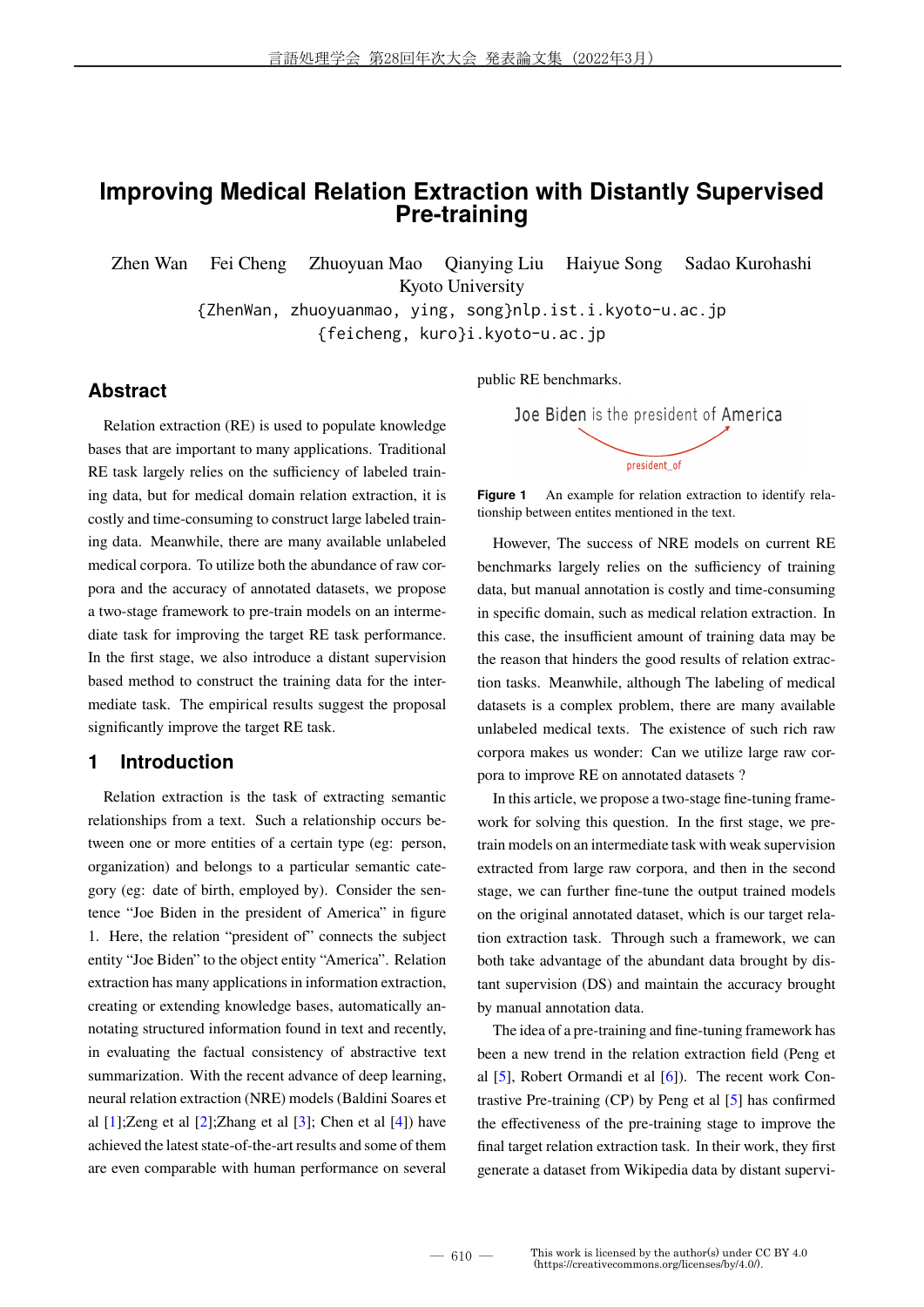sion and use this constructed dataset as a pre-training step. Given a triplet in the knowledge base (KB) containing a particular entity pair and their corresponding relation type, any sentence from the raw text sharing the same two entity pairs at the same time will be extracted and labeled the corresponding relation type as shown in figure 2. As for the second fine-tuning stage, Peng et al [5] further fine-tune the model on various target datasets to figure out whether the pre-training step can improve the final performance of the relation extraction task on each dataset.

There are two limitations of their framework. 1) The intermediate pre-training data extracted from wikipedia has a different domain from multiple target datasets. This inconsistency between two stages may lead to unreliable influence on the target task. 2) KBs are not always available in a specific domain, such as the medical domain. Instead of relying on an existing KB, we propose to induce a triplet set from the target manual annotated dataset so that we can generate a distantly supervised dataset for pre-training. In this way, we can ensure consistency between the two steps and avoid the lack of available KBs in the medical domain. In the section 3, we will introduce the details to construct the distantly supervised dataset, and to use two state-of-the-art (SOTA) distant supervision approaches in the pre-training stage. Then in section 4, we will implement experiments to figure out whether the pre-training stage can improve the final target relation extraction task.



**Figure 2** A distant supervision example, from the triplet in the KB, we can align entity pairs with relation to the text to construct a labeled instance.

Generally, we summarize our contributions as follows:

- We introduce a two-stage framework by leveraging the intermediate task in the first stage to improve the target relation extraction task in the second stage.
- We construct intermediate medical RE dataset distantly supervised by the triplets derived from the manual target data, which can serve various future applications.

## **2 Related Work**

With awareness of the existing DS noise, Surdeanu et al [7]introduces the multi-instance learning (MIL) framework to distantly supervised relation extraction (DSRE) by dividing training instances into several bags and using bags as new data units. Regarding the strategy for selecting instances inside the bag, the soft attention mechanism proposed by Lin et al [8] is widely used for its better performance than the hard selection method. The ability to form accurate representations from noisy data makes the MIL framework soon become a paradigm of following-up works.

More recently, Chen et al [9] argues that the longstanding MIL framework can not effectively utilize abundant instances inside MIL bags, they propose a novel contrastive instance learning (CIL) method to boost the distantly supervised relation extraction (DSRE) model performances under the MIL framework. In detail, they regard the initial MIL framework as the bag encoder, which provides relatively accurate representations for different relational triples. Then they develop contrastive instance learning (CIL) to utilize each instance in an unsupervised manner: In short, the goal of their CIL is that the instances sharing the same relational triples (i.e.positive pairs) ought to be close in the semantic space, while the representations of instances with different relational triples (i.e.negative pairs) should be far away. They achieve dramatic improvement on various benchmarks, but as it is a MIL-based method, the reliability of MIL strategy and the noise in DS data still constrain the RE task performance.

In order to reduce the influence of noise labeling in the DS part, another recent work CP [5] has removed the MIL loss in their pre-training stage on DS data, the objective function only focuses on contrastive learning loss to avoid the noise labeling. Their final results on target fine-tuning datasets confirm the effectiveness of the contrastive learning loss in pre-training step.

### **3 Proposed Method**

In this section, we first present an overview of our proposed approach in Section 3.1 and then detail our approach in Section 3.2, 3.3.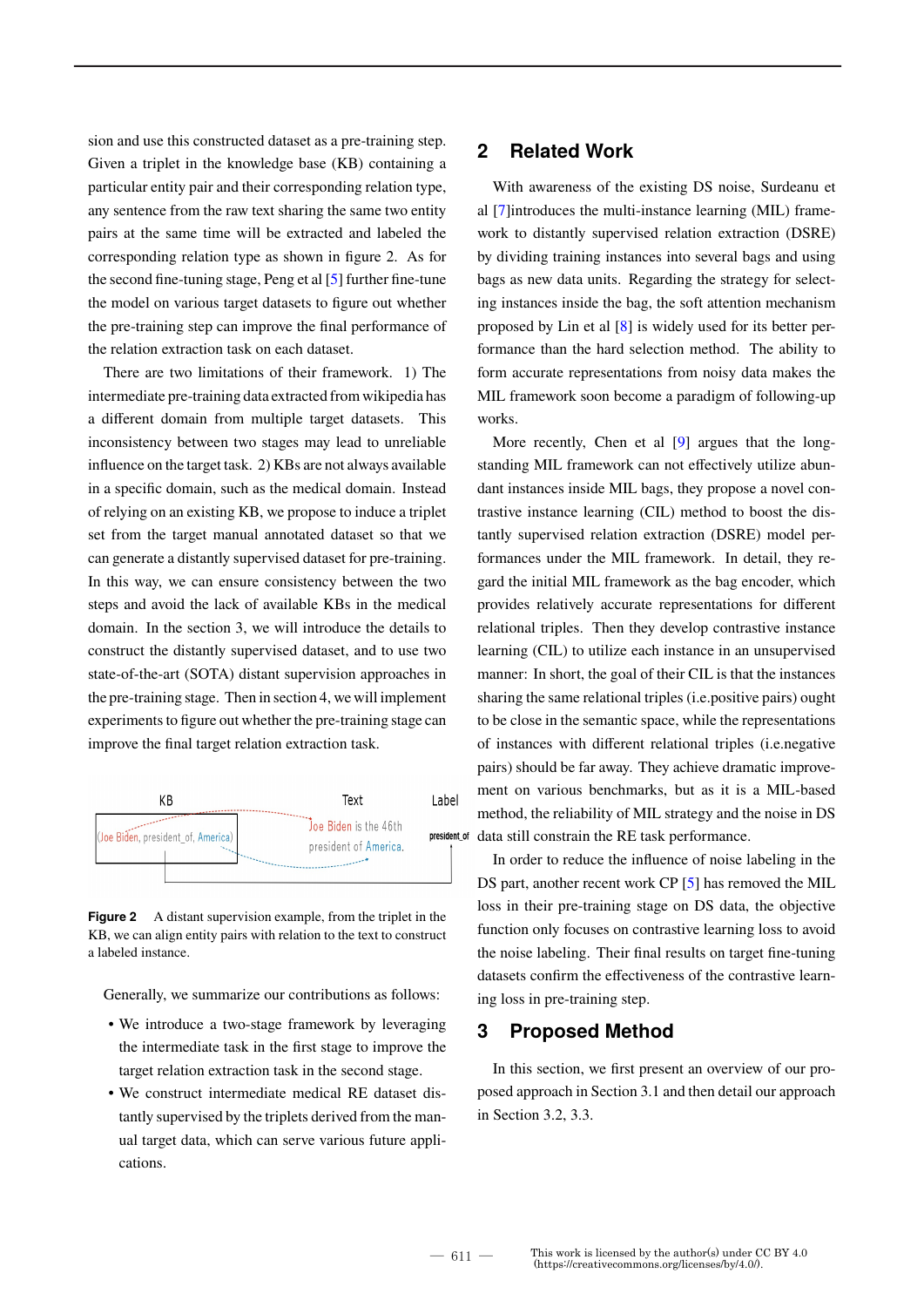| Dataset     | $#$ Rel $#$ Train $#$ Dev $#$ Test |          |
|-------------|------------------------------------|----------|
| i2b2 2010VA | 3.120                              | 11 6.147 |

**Table 1 Statistics of i2b2 2010VA**, # Rel denotes the number of relation types. # Train, # Dev, # Test denote the number of instances in train, dev and test.

### **3.1 Overview**

The traditional supervised relation extraction task is based on a human-annotated dataset. However, with the large corpora as external knowledge, the task now starts from an annotated dataset, then extracts proper sentences from raw corpora by distant supervision, and uses this generated dataset as a pre-training step to improve the relation extraction task on the original annotated dataset. We show the overview of our proposal in the figure 3.

### **3.2 External Datasets Construction**

**i2b2 2010VA** shared task collection consists of 170 documents for training and 256 documents for testing, which is the subset of the original dataset [10]. The dataset was collected from three different hospitals and was annotated by medical practitioners for eight types of relations between problems and treatments.

This is our final target dataset, and to construct a knowledge base for distant supervision, normally, we can randomly select two entities from the i2b2 2010VA dataset and combine them with their labeled relation type to generate a triplet. However, this random strategy may involve too many entity pairs, including cross sentence pairs whose relation types are hard to confirm. To make the task more realistic, we will focus on each sentence. First, extract all entities in the particular sentence, and if any two of them are labeled a relation type, they will generate a triplet with a particular relation. Otherwise, they will still generate a triplet but labeled NA (no relation)

Normally, we can randomly select two entities from the annotated dataset and combine them with their labeled relation type to generate a triplet. However, this random strategy may involve too many entity pairs, including cross sentence pairs whose relation types are hard to confirm. To make the task more realistic, we will focus on each sentence. First, extract all entities in the particular sentence, and if any two of them are labeled a relation type, they will generate a triplet with a particular relation. Other-

| <b>Dataset</b>    | $#$ Triplets in KB (NA) $#$ Instances (NA) |                 |
|-------------------|--------------------------------------------|-----------------|
| DS from MIMIC-III | 2,777 (35,737)                             | 36,084 (76,079) |

**Table 2 Statistics of DS dataset from MIMIC-III**, # Triplets denotes the number of triplets in the KB generated from i2b2 2010VA, and NA denoted no-relation triplets.

wise, they will still generate a triplet but labeled NA (no relation). For example,

After constructing the knowledge base, we can extract valuable sentences from raw text based on each triplet in the KB. The strategy here is a standard distant supervision method as in Introduction. To balance the number of sentences extracted by each triplet, we also add an upper bound to the number of extracted sentences. As i2b2 2010VA is a medical domain dataset, for the purpose of consistency, we then choose MIMIC-III ( 'Medical Information Mart for Intensive Care') as the raw text to extract sentences.

**MIMIC-III** is a large, single-center database comprising information relating to patients admitted to critical care units at a large tertiary care hospital. Data includes vital signs, medications, laboratory measurements, observations and notes charted by care providers, fluid balance, procedure codes, diagnostic codes, imaging reports, hospital length of stay, survival data, and more. The database supports applications including academic and industrial research, quality improvement initiatives, and higher education coursework.

#### **3.3 Two-Stage Framework**

**Pre-training Stage** The goal of the pre-training step is both to utilize extracted sentences from large raw corpora and to avoid noise in the distant supervision method. We leverage two introduced SOTA contrastive learning methods (CIL, CP) to solve the first-stage distant supervision pre-training. CIL use bag-level information to construct postive and negative pairs for contrastive learning, and CP instead focuses on relation-level information to construct positive and negative pairs.

**Fine-tuning Stage** After the pre-training step, the output model will be regarded as the input model in the final fine-tuning (FT) step, here we treated the relation extraction task as a sentence classification by replacing two named entities in the sentence with predefined tags (e.g., @GENE\$, @DRUG\$) (Lee et al  $[11]$ ). For example, we used"@CHEMICAL\$ protected against the RTI-76-induced inhibition of @GENE\$ binding." to replace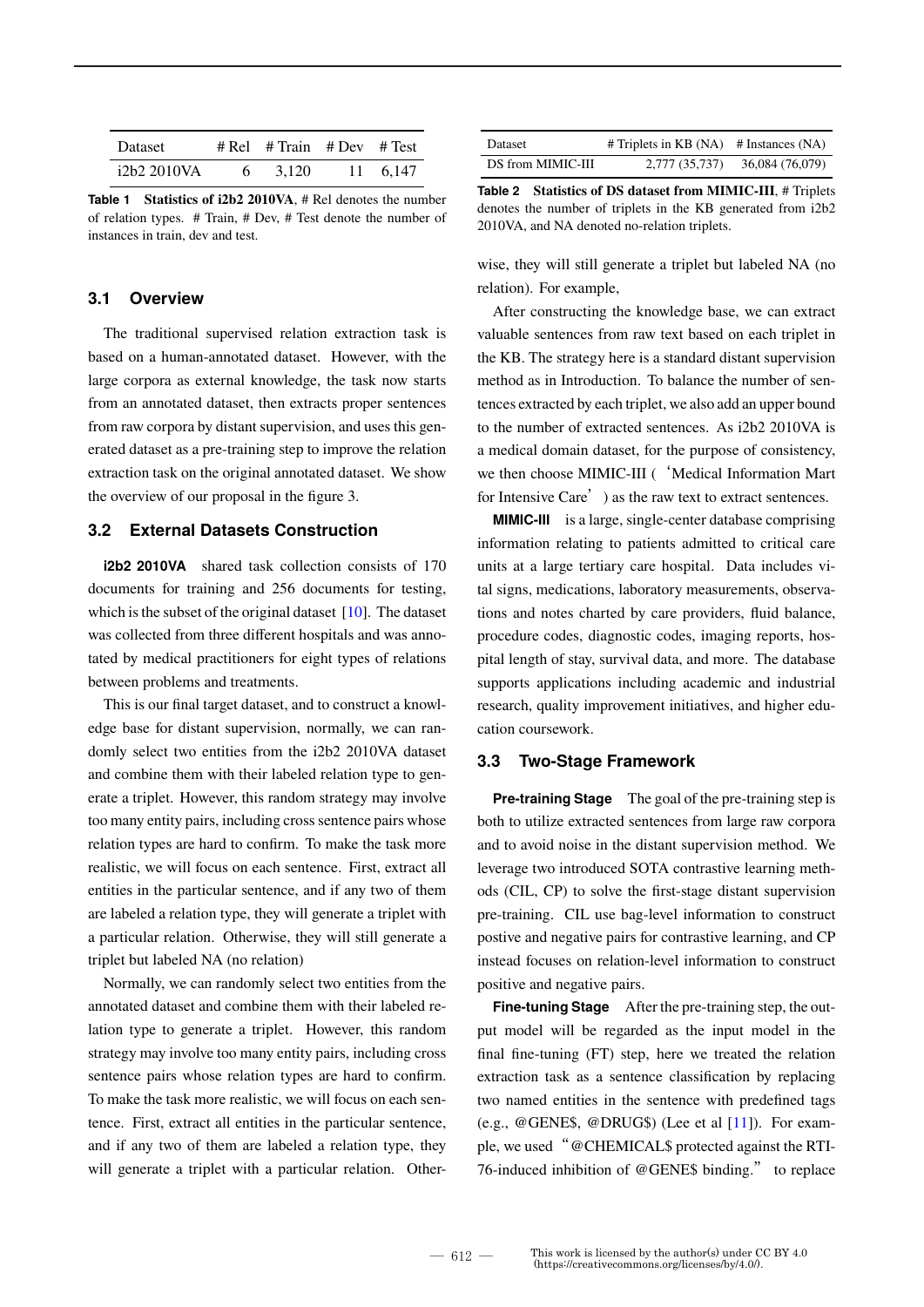

**Figure 3** Overview of our proposed approach.

the original sentence "Citalopram protected against the RTI-76-induced inhibition of SERT binding." in which "citalopram" and "SERT" has a chemicalgene relation. The only difference is that the input model will be a pretrained language model for traditional relation extraction such as BERT, and the input model is the output model from the pre-training step for this task.

## **4 Experiment**

#### **4.1 Baselines**

Our task is to improve the RE on i2b2 2010VA dataset, and the fundamental baseline is to directly fine-tune (FT) language models on i2b2 2010VA without the pre-training step. At the same time, we choose two introduced SOTA methods, CIL  $[9]$  + FT and CP  $[5]$  + FT to utilize the pretraining step best. As for the experiment settings of CIL +  $FT$  and  $CP + FT$ , we follow the default hyper-parameters in their papers. The implementation of CP can be found on their website<sup>1)</sup>, and we also receive the codes for CIL from its author via email.

We use both Bert-base-uncased [12] and the SOTA medical domain BlueBert [13] as the pre-trained language model to better evaluate the performance.

#### **4.2 Results**

We summarize the model performances of directly finetuning and two-step models in the Table 3. From the results, we can observe that: (1) For both bert-base-uncased and the SOTA BlueBert, with the external pre-training step, both CIL and CP improve the final performance. (2) The

1) https://github.com/thunlp/RE-Context-or-Names

| Models                  | <b>Precision</b> |                | Recall Micro-F1 |
|-------------------------|------------------|----------------|-----------------|
| Bert-Base-Uncased       |                  |                |                 |
| FT                      | 75.63            | 67.77          | 71.45           |
| $\text{CH} + \text{FT}$ | 72.81            | 72.51          | 72.66           |
| $CP + FT$               | 75.19            | 70.75          | 72.90           |
| <b>BlueBert</b>         |                  |                |                 |
| FT                      | 76.98            | 73.54          | 75.22           |
| $\text{CH} + \text{FT}$ | 75.13            | 75.67          | 75.39           |
| $CP + FT$               | 74.28            | 76.62          | 75.43           |
|                         |                  | $\blacksquare$ |                 |

**Table 3 Overall results.**

SOTA BlueBert can obviously improve the medical relation extraction task. (3) Compared with the CIL method, CP achieves a better result on final evaluation, we assume that as CIL is a MIL based framework, its MIL loss may include more noise generated from distant supervision, which somehow leads to a worse result in the final fine-tuning.

# **5 Conclusion**

We introduce a two-stage framework to improve the traditional medical relation extraction. Experiment results show that through this framework, we can benefit both from the abundance of training data by distant supervision and the accuracy of the human-annotated dataset. We also propose a method to generate a distantly supervised dataset from raw corpora based on the annotated dataset without relying on an exisiting KB, which we can use for future purposes.

### **References**

[1] Livio Baldini Soares, Nicholas FitzGerald, Jeffrey Ling, and Tom Kwiatkowski. Matching the blanks: Distributional similarity for relation learning. In **Proceedings of**